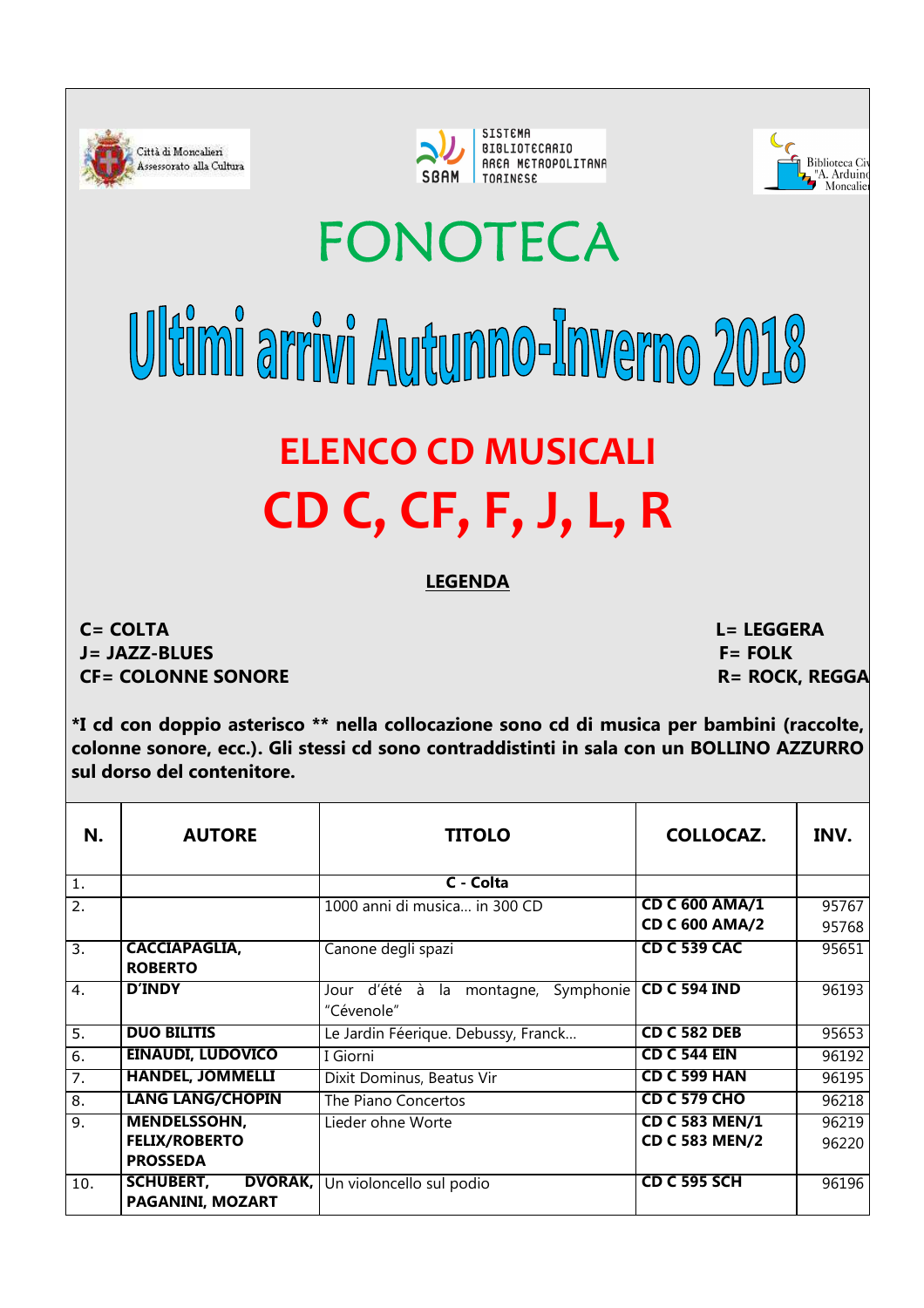| $\overline{11}$ . | <b>SGAMBATI, GIOVANNI</b>                           | Sinfonia n. 2 in mi bemolle                   | <b>CD C 598 SGA</b>    | 96194 |
|-------------------|-----------------------------------------------------|-----------------------------------------------|------------------------|-------|
| 12.               | <b>SKRJABIN, ALEKSANDR</b>                          | Vers le piano                                 | <b>CD C 597 SKR</b>    | 95652 |
| 13.               | <b>WAGNER</b>                                       | Tristan und Isolde. Vorspiel und Liebestod    | <b>CD C 596 WAG</b>    | 95765 |
| $\overline{14}$ . | <b>WANG, YUJA</b>                                   | Transformation. Stravinsky, Scarlatti         | <b>CD C 585 STR</b>    | 95654 |
| $\overline{15}$ . | <b>WANG, YUJA</b>                                   | Sonatas & Etudes                              | <b>CD C 584 WAN</b>    | 96191 |
| 16.               |                                                     |                                               |                        |       |
| $\overline{17}$ . |                                                     | <b>CF-Colonne sonore</b>                      |                        |       |
| $\overline{18}$ . | <b>AIR</b>                                          | The Virgin Suicides - Original Motion Picture | CD CF 171 AIR          | 95772 |
|                   |                                                     | Score                                         |                        |       |
| 19.               | <b>BLADE RUNNER</b>                                 | Orchestral adaptation of Music Composed       | CD CF 169 BLA          | 95771 |
|                   |                                                     | For the Motion Picture by Vangelis            |                        |       |
| $\overline{20}$ . | <b>DARK SHADOWS</b>                                 | Original Score, Music by Danny Elfman         | CD CF 148 DAR          | 96199 |
| $\overline{21}$ . | <b>MIDNIGHT EXPRESS</b>                             | Music Frrom The Original Motion Picture       | CD CF 145 MID          | 95774 |
|                   |                                                     | Soundtrack Composed and Produced by           |                        |       |
|                   |                                                     | Giorgio Moroder                               |                        |       |
| $\overline{22}$ . | <b>ROTA, NINO</b>                                   | Il meglio della musica di Nino Rota           | <b>CD CF 152 ROT/1</b> | 96197 |
|                   |                                                     |                                               | <b>CD CF 152 ROT/2</b> | 96198 |
| 23.               | <b>THE GRADUATE</b>                                 | Original Soundtrack Recording; Songs by       | CD CF 144 GRA          | 96200 |
|                   |                                                     | Paul Simon                                    |                        |       |
| 24.               | <b>YOUNG ADULT</b>                                  | Music from the Motion Picture                 | <b>CD CF 147 YOU</b>   | 96201 |
| 25.               |                                                     |                                               |                        |       |
| 26.               |                                                     | <b>F</b> - Folk                               |                        |       |
| 27.               | <b>ALFIO ANTICO</b>                                 | Antichi ritmi e nuovi suoni dall'Itallia      | <b>CD F 187 ANT</b>    | 91667 |
|                   |                                                     | meridionale                                   |                        |       |
| $\overline{28}$ . | <b>BREGOVIC, GORAN</b>                              | Three letters from Ssrajevo                   | <b>CD F 204 BRE</b>    | 95624 |
| 29.               | <b>KHALED</b>                                       | Hafla                                         | <b>CD F 192 KHA</b>    | 91603 |
| 30.               | <b>TARANTA NERA</b>                                 | Officina Zoe', Baba Sissoko, Mamani Keita,    | <b>CD F 189 TAR</b>    | 96204 |
| $\overline{31}$ . |                                                     |                                               |                        |       |
| 32.               |                                                     | J - Jazz                                      |                        |       |
| $\overline{33}$ . | <b>BONACCORSO, ROSARIO</b>                          | In mezzo c'è solo  il mare                    | <b>CD J 364 BON</b>    | 96213 |
| $\overline{34}$ . | <b>CHALOFF, SERGE</b>                               | plays Thanks for the Memory                   | <b>CD J 358 CHA</b>    | 96210 |
| $\overline{35}$ . | <b>FRESU, CAINE</b>                                 | Think                                         | <b>CD J 387 FRE</b>    | 95813 |
| 36.               | <b>GIANLUCA PETRELLA E</b><br><b>GIOVANNI GUIDI</b> | Soupstar                                      | <b>CD J 361 PET</b>    | 96208 |
| 37.               | <b>HOLLAND, RUBALCABA,</b>                          | The Monterey Quartet: Live at the 2007        | <b>CD J 386 MON</b>    | 95814 |
|                   | POTTER, HARLAND                                     | Monterey Jazz Festival                        |                        |       |
| $\overline{38}$ . | <b>MOBLEY, HANK</b>                                 | Touch and Go                                  | <b>CD J 365 MOB</b>    | 96205 |
| $\overline{39}$ . | <b>RICCARDO</b><br><b>LUPPI</b>                     | Omaggio a Sun Ra                              | <b>CD J 363 LUP</b>    | 96207 |
|                   | <b>&amp;CIVICA JAZZ BAND</b>                        |                                               |                        |       |
| 40.               | <b>RONCELLI, CINZIA</b>                             | Willow: A Jazz Suite                          | <b>CD J 360 RON</b>    | 96212 |
| 41.               | <b>SUN RA</b>                                       | Space Is the Place                            | <b>CD J 390 SUN</b>    | 95940 |
| 42.               | <b>SUN RA</b>                                       | The Futuristic Sounds of Sun Ra               | <b>CD J 357 SUN</b>    | 96206 |
| 43.               | <b>TOP JAZZ 2012</b>                                | Allegato di Musica Jazz                       | <b>CD J 355 TOP</b>    | 96214 |
| 44.               | <b>TOP JAZZ 2013</b>                                | Allegato di Musica Jazz                       | <b>CD J 356 TOP</b>    | 96216 |
| 45.               | <b>ZENO DE ROSSI TRIO</b>                           | Kepos                                         | <b>CD J 362 ZEN</b>    | 96209 |
| 46.               |                                                     |                                               |                        |       |
| $\overline{47}$ . |                                                     | L - Leggera                                   |                        |       |
| 48.               |                                                     |                                               |                        |       |
| 49.               |                                                     |                                               |                        |       |
| 50.               |                                                     |                                               |                        |       |
| 51.               |                                                     |                                               |                        |       |
|                   |                                                     |                                               |                        |       |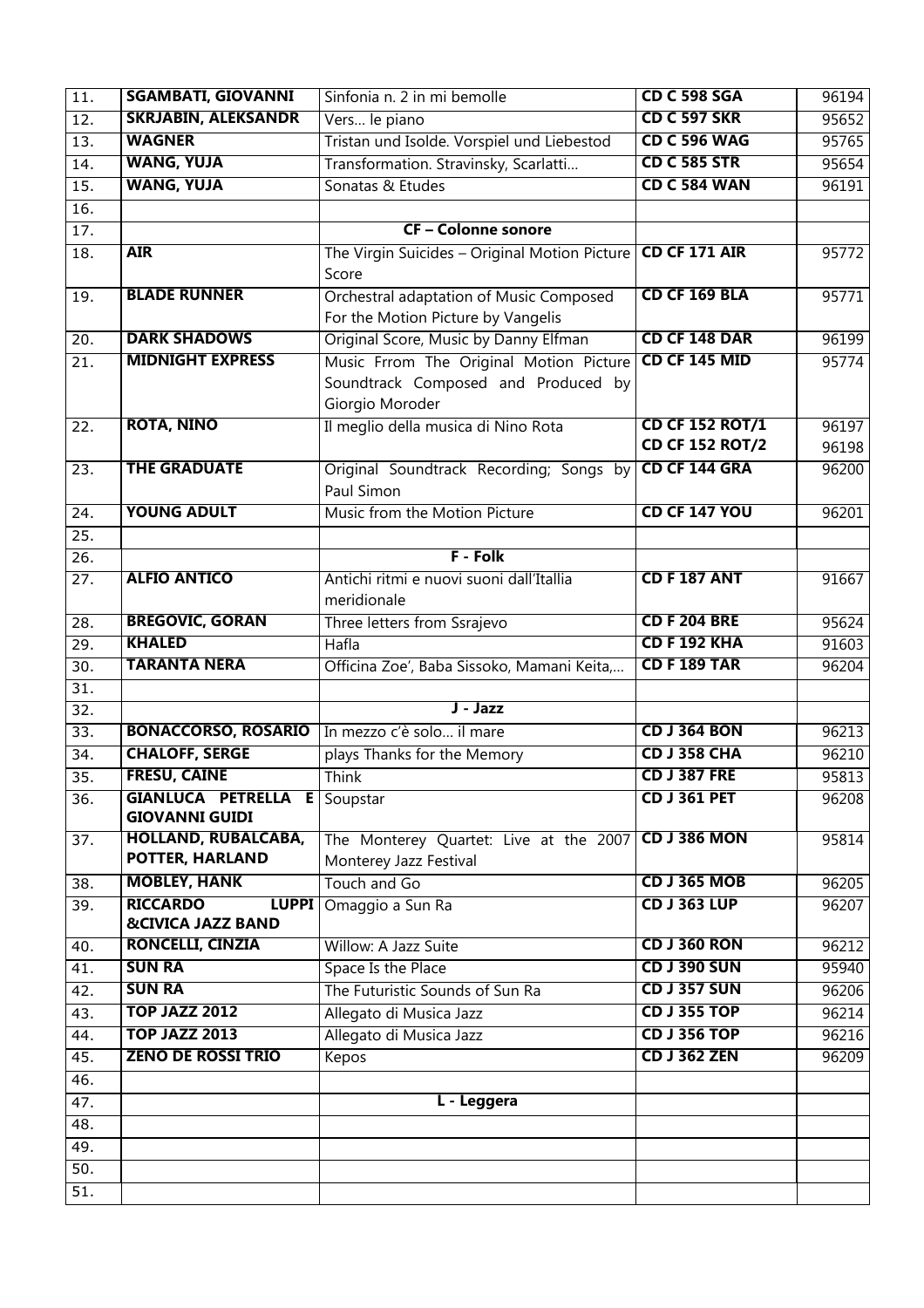| 52.  |          |  |
|------|----------|--|
| 53.  |          |  |
| 54.  |          |  |
| 55.  |          |  |
| 56.  |          |  |
| 57.  |          |  |
| 58.  | R - Rock |  |
| 59.  |          |  |
| 60.  |          |  |
| 61.  |          |  |
| 62.  |          |  |
| 63.  |          |  |
| 64.  |          |  |
| 65.  |          |  |
| 66.  |          |  |
| 67.  |          |  |
| 68.  |          |  |
| 69.  |          |  |
| 70.  |          |  |
| 71.  |          |  |
| 72.  |          |  |
| 73.  |          |  |
| 74.  |          |  |
| 75.  |          |  |
| 76.  |          |  |
| 77.  |          |  |
| 78.  |          |  |
| 79.  |          |  |
| 80.  |          |  |
| 81.  |          |  |
| 82.  |          |  |
| 83.  |          |  |
| 84.  |          |  |
| 85.  |          |  |
| 86.  |          |  |
| 87.  |          |  |
| 88.  |          |  |
| 89.  |          |  |
| 90.  |          |  |
| 91.  |          |  |
| 92.  |          |  |
| 93.  |          |  |
| 94.  |          |  |
| 95.  |          |  |
| 96.  |          |  |
| 97.  |          |  |
| 98.  |          |  |
| 99.  |          |  |
| 100. |          |  |
| 101. |          |  |